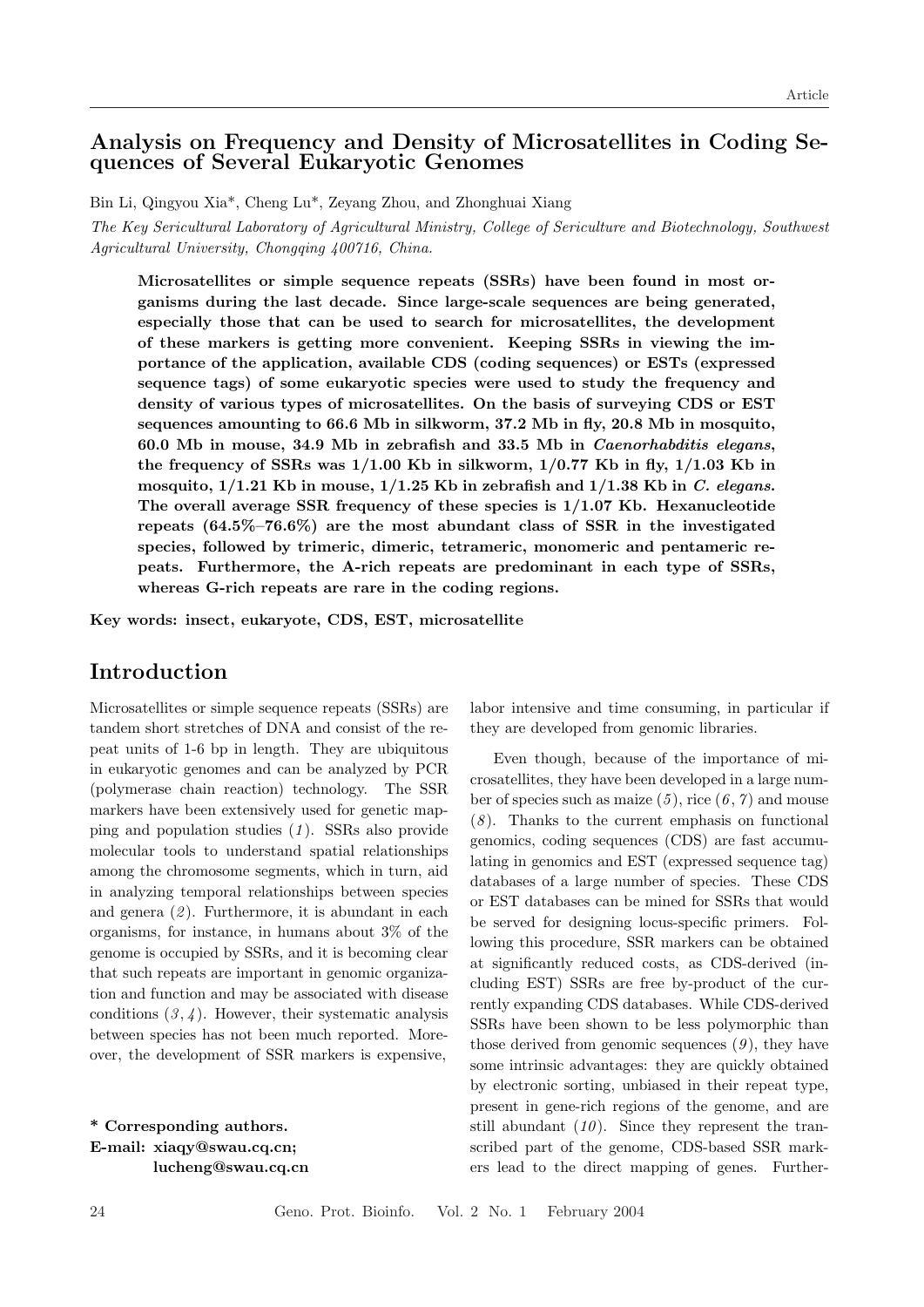more, compared to SSR markers derived from genomic DNA sequences, these CDS-based SSR markers have a higher level of transferability among related species as they are located in more conserved regions of the genome  $(11)$ . Also, certain repeats are preferred and often predominant in certain genomic locations, for examplee, triplets predominate in coding regions. However, the significance of this observation is unclear  $(12)$ . There is accumulating evidence to suggest that SSRs function to regulate gene expression  $(13, 14)$ . The study of repeat density and its distribution pattern in the genome, especially in CDS or EST, is expected to help in understanding their significance and controlling diseases. Comparing the density and distribution of SSRs in several eukaryotic species, consensus and different characters of SSRs in Bombyx mori can be used for breeding purposes, since the hypervariability of SSRs has been proven to be the markers of choice in genetics research. The availability of large number genome sequences of many organisms has made SSRs possible to carry out genome-wide analyses. In the study here, CDS or EST databases of three insects and other three eukaryotic species were mined for the presence of SSRs (1–6 bp) and were analyzed on their frequency and density for the development of genetic markers.

## Results and Discussion

### Occurrence and density of microsatellites

A large set of CDS or EST data representing 66.6 Mb in silkworm, 37.2 Mb in fly, 20.8 Mb in mosquito, 60.0 Mb in mouse, 34.9 Mb in zebrafish and 33.5 Mb in Caenorhabditis elegans was procured from the public database and our silkworm EST project. The analysis of CDS or EST of these species for occurrences of various microsatellites showed in specific that the frequency of SSRs amounted to  $1/1.00$  Kb in silkworm,  $1/0.77$  Kb in fly,  $1/1.03$  Kb in mosquito,  $1/1.21$  Kb in mouse,  $1/1.25$  Kb in zebrafish and  $1/1.38$  Kb in C. elegans. The estimate of the total SSR frequency calculated here indicates the similarity across the investigated insects and other eukaryotic species, suggesting that SSRs occur at the frequency of every 0.77–1.4 Kb in the investigated insects and eukaryotic species. The overall average of SSR frequency for these species is 1/1.07 Kb, resulting in 234,982 SSRs in a total of 251 Mb of coding sequence. The frequency of SSRs in these species is not comparable to earlier results with some differences of increased frequency  $(11, 15)$ . This difference may be explained due to a variation in the quantity of the analyzed sequence data and the differences in defining the criteria for SSR mining in the CDS or EST databases.

The density of SSRs of these species was also analyzed as shown in Figure 1. The results showed that there is a slight increase in SSR density of insect species compared to other three eukaryotic species. The highest SSR density was found in fly (16,632 bp/Mb), followed by silkworm (14,352 bp/Mb) and mosquito (12,473 bp/Mb), and the lowest SSR density was found in C. elegans  $(8,981 \text{ bp/Mb})$  and zebrafish (10,387 bp/Mb). Hexanucleotide repeats  $(6.691-10.970 \text{ bp/Mb})$  are the most abundant class of SSRs in all the species. This is the same as the analysis in the entire human genome  $(4)$ . The trimeric, dimeric, tetrameric, monomeric and pentameric repeats are represented in decreasing proportions of 1,169–3,648 bp/Mb, 267–1,190 bp/Mb, 353– 997 bp/Mb, 70–2,873 bp/Mb and 67–277 bp/Mb, respectively. It should be noted that all the SSRs densities of fly including hexamers and trimers are higher than those of other species.

## Effect of non-redundant EST database on distribution and abundance of SSR

Latter-mentioned SSR density of silkworm is based on a redundant set of ESTs. Thus it may not provide a true picture on the frequency and density of SSRs in the expressed portion of the genome. However, for the silkworm ESTs, we compared the distribution and density of microsatellites in redundant and nonredundant SSRs (Figure 2). In both cases, the density of different types of microsatellites is comparable. In the silkworm genome, we have demonstrated that the frequency of non-redundant SSRs is 1/ 0.95 Kb in the expressed portion of the silkworm genome on the basis of the identification of 14,930 non-redundant SSRs in a set of 17,661 assembled ESTs (representing 13.7 Mb). The detailed analysis suggests that, apart from minor deviations, there is no significant difference in the distribution and density of microsatellites between the redundant and non-redundant sets of silkworm ESTs. The results also demonstrated that it is reliable to develop the SSR markers for a given redundant set of ESTs  $(11)$ .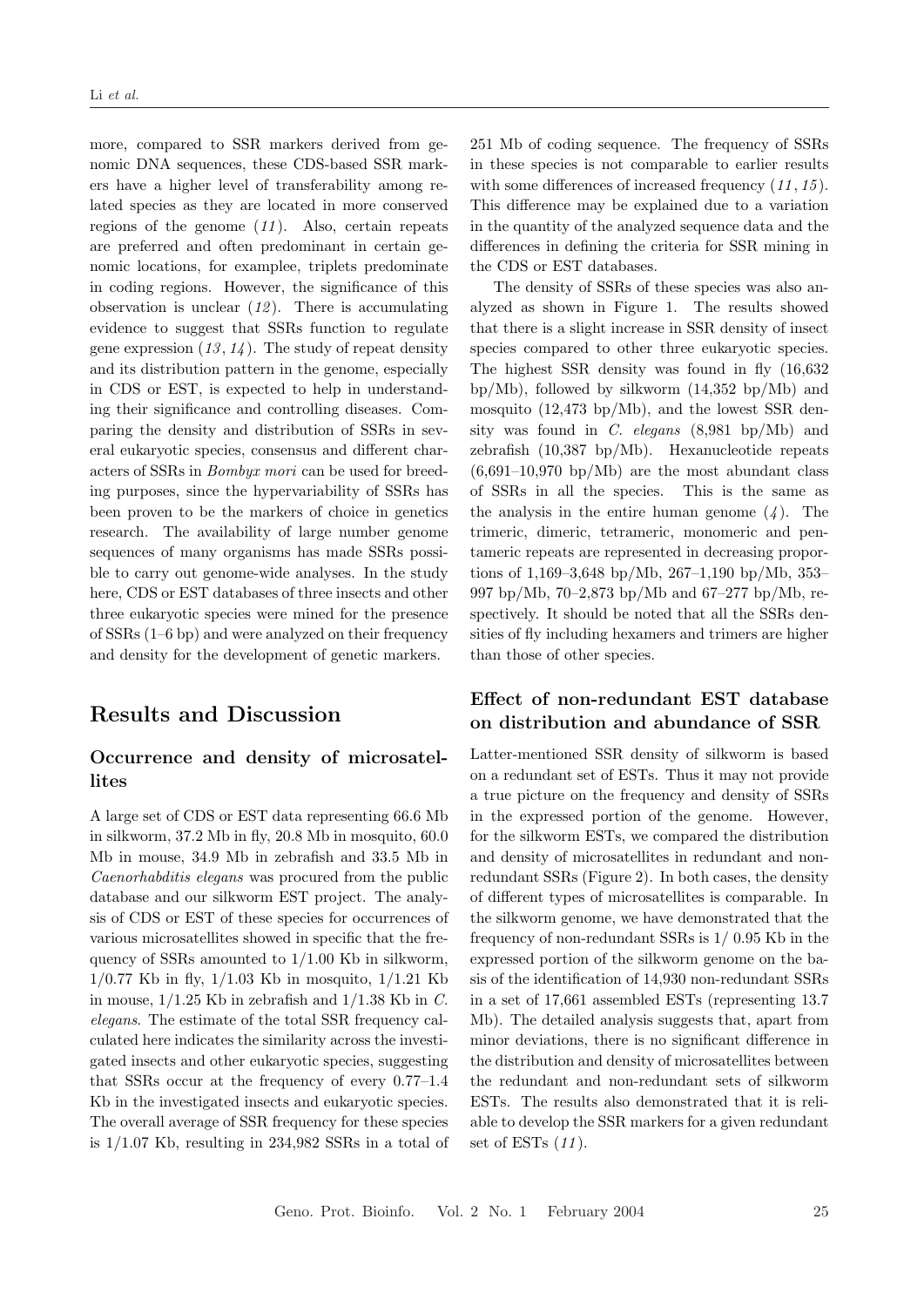

Fig. 1 Comparison of densities of each SSR across the eukaryotic genomes. The density is expressed in base-pairs of SSRs sequence per megabase-pairs of dataset sequences.



□ Redundant SSRs ■ Non-Redundant SSRs

Fig. 2 Comparative analysis of redundant and non-redundant SSRs in silkworm EST set. Redundant SSRs were identified in total set of ESTs (116,914), and non-redundant SSRs were identified in non-redundant set of ESTs (14,081) and were selected after assembling.

#### Distribution of microsatellite classes

The proportion of the various classes of SSRs (that is, mono-, di-, tri-, tetra-, penta- and hexameric repeats) was not evenly distributed in all the species. The hexameric repeats in the range of 64.5%-76.6% of the total SSRs are the most abundant class of microsatellites in all the species (Figure 3). The trimeric, dimeric, tetrameric, and monomeric repeats are represented in decreasing proportions of 7.6%-21.5%, 2.2%- 5.2%, 3.1%-7.8% and 0.5%-13.1%, respectively.

The pentameric repeats were the least frequent (always  $\langle 2\% \rangle$ ). These findings are in consistency with previous observations about differences in abundance of SSR unit sizes classes  $(7)$ . It can be concluded that the hexameric and trimeric SSRs are highly abundant in the coding region sequences. This dominance of hexameric and trimeric SSRs over mono-, di-, tetra-, and pentameric ones may be explained on the basis of the suppression of non-trimeric-times SSRs in coding regions due to the risk of frameshift mutations that may occur when those microsatellites alternate in size of one unit  $(16)$ . We have also confirmed previously aspects that for all the investigated species and every class of microsatellites, the frequency of microsatellites decreases with increasing repeat length  $(7)$ . In silkworm, for instance, the single category of SSRs consisting of four repeat units represents 69.7% of the total number of trimeric SSRs, and among the tetrameric SSRs, the category with three repeat units shares as much as 84.3% of the total class (Figure 4). If all microsatellites of different types are classified into two categories of  $\langle 10 \text{ and } 10 \text{ repeat units}$ , we observe that the category of  $>10$  repeat units contri-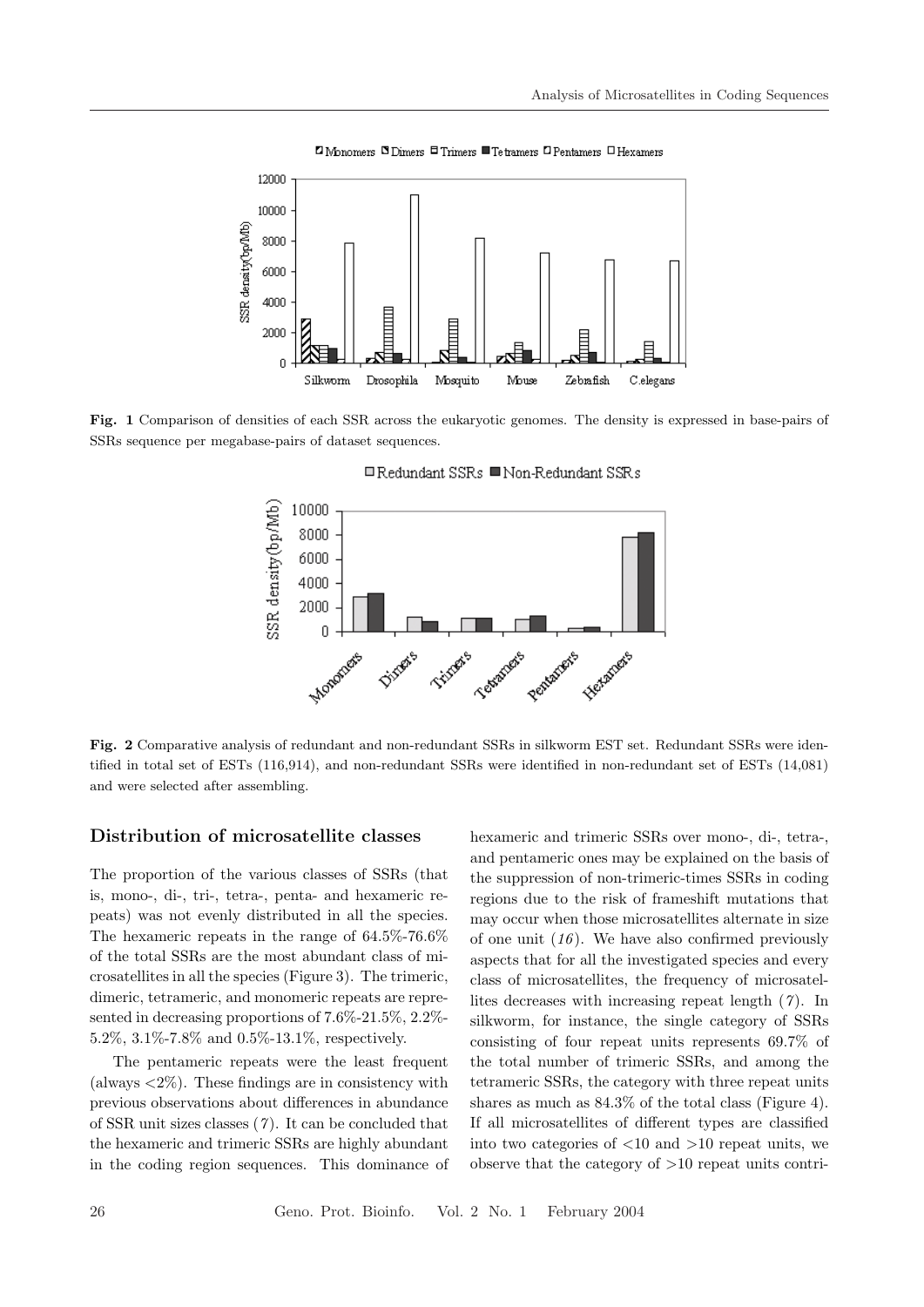

Fig. 3 Distribution of SSRs in eukaryotic genomes. In all species hexameric repeats are the most frequent followed by trimeric repeats, while penatameric repeats are under 2% of the total number of SSRs.



Fig. 4 An example of the distribution of microsatellites of different repeat units in ESTs of silkworm. The number of SSRs in a particular class decreases with the increasing number of repeat units.

butes only as much as 25% to the total number of microsatellites (data not shown). In a few cases, especially in the tetrameric, pentameric and hexameric microsatellites, all the microsatellites (100%) fall into the category of <10 repeat units.

Between the two types of monomer repeats,  $poly(A)$  or  $poly(T)$  was far more abundant than  $poly(C)$  or  $poly(G)$  in all the species. These findings are in consistency with previous observations about differences in abundance for monomer repeats  $(4, 17)$ .

All dimeric repeat combinations excluding homomeric dimers can be grouped into four unique classes, namely,  $(AT)_n$ ,  $(AG)_n$ ,  $(AC)_n$ , and  $(CG)_n$ . It is evident that in silkworm, AG and AT repeats are more frequent, followed by AT and AG repeats, respectively. In contrast, other species contain more AC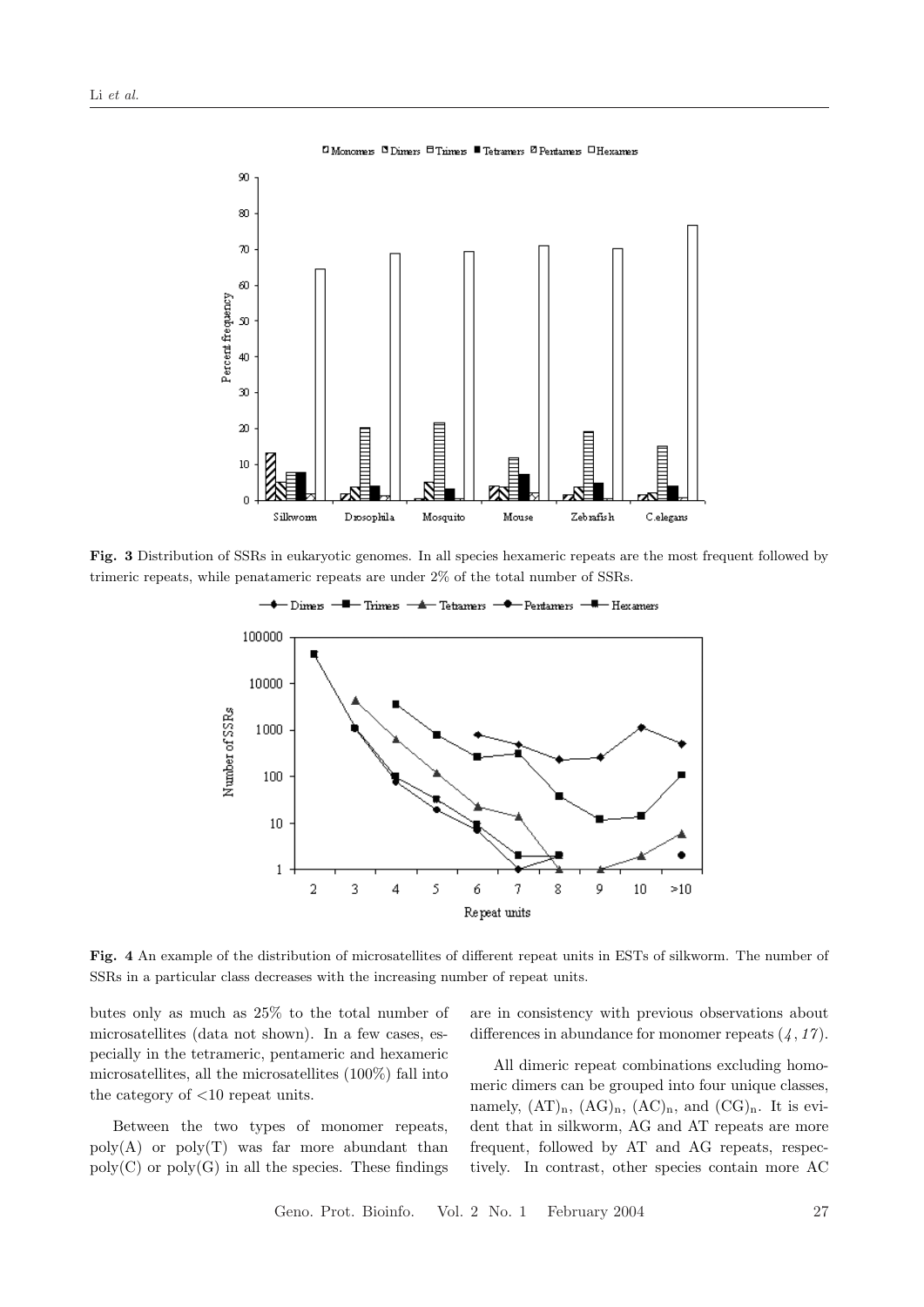repeats, followed by AG and AT repeats. However, in C. elegans genome, AG repeats seem to be like those of silkworm, but just take only a slight predominant compared with other dimeric repeats. Interestingly, CG dimeric repeats are not only extremely rare in CDS or EST of the genomes studied (Figure 5), but also rare in the entire genome of many species  $(18)$ .

Lower frequency of CpG dinucleotides in vertebrate genomes has been attributed to methylation of cytosine, which, in turn, increases its chances of mutation to thymine by deamination  $(19)$ . However, CpG suppression by this mechanism cannot explain the rarity of  $(CG)_n$  dinucleotide repeats in invertebrate, since they do not show cytosine methylation (17 ).



Fig. 5 Density of different dimeric repeats per million base pairs of CDS or ESTs sequences in different genomes.

Among the trimeric repeats, the motifs AAT are the most common in silkworm, followed by AGC and AAG repeats, respectively. Drosophila melalogaster, mosquito and mouse genome have comparatively higher frequency of AGC trimeric repeats, followed by AAC, ACC and AGG motifs, respectively. In contrast, the zebrafish contains more AAG, AGC, AGG, AGT, and ATG repeats. However, C. elegans contains more AAG, ACC, and ATG repeats (Figure 6). It should be noted that densities of trinucleotide repeats in the coding regions could be partially limited by selection at the protein level  $(17)$ . However, the different abundance and density of different trimeric repeats were also reported in previous investigations for different species  $(4, 7, 17)$ . This suggests that in addition to alternative DNA structures formed by repeat motifs, species-specific cellular factors interact with trimeric repeats, which are likely to play an important role in the genesis of repeats  $(18)$ .

Analysis of density of each tetrameric repeat type revealed that AAAT, AAAG, AAAC, AATT, and ATAC were the predominant types across all the species. The overall densities of tetrameric repeats such as AATC, AATG, AACC, AACG, AAGG,

ATAG, ATCC, ATCG, ACAG, ACGC and AGGG were shown in Figure 7. Surprisingly, within one class of repeats there may be a lot of difference in the abundance of a particular sequence repeat. In the case of monomeric repeats, the density of  $poly(A)$  or  $poly(T)$ is far more than that of  $poly(G)$  or  $poly(C)$ . Similarly, in the case of dimeric repeats, AG, AT and AC are more abundant and CG is the least abundant. Furthermore, predominant repeats in the other various classes are AAT, AAC and AAG among trimers, while AGC is predominant too, AAAT, AAAC and AAAG in the case of tetramers, AAAAT, AAAAC and AAAAG in the case of pentamers and AAAAAT, AAAAAC and AAAAAG among hexamers. This case also existed in human, fungi and embryophytes genomes  $(4, 18)$ . It is possible that during SSR evolution the  $poly(A)$  stretches present in the genome might have been mutated to produce the A-rich repeats. It is also possible that the abundance of repeats is influenced by their secondary structures and the effect on DNA replication. If a repeat sequence is selected during evolution for transcriptional regulation or as the target of a binding protein for one or more nuclear processes (such as chromatin organiza-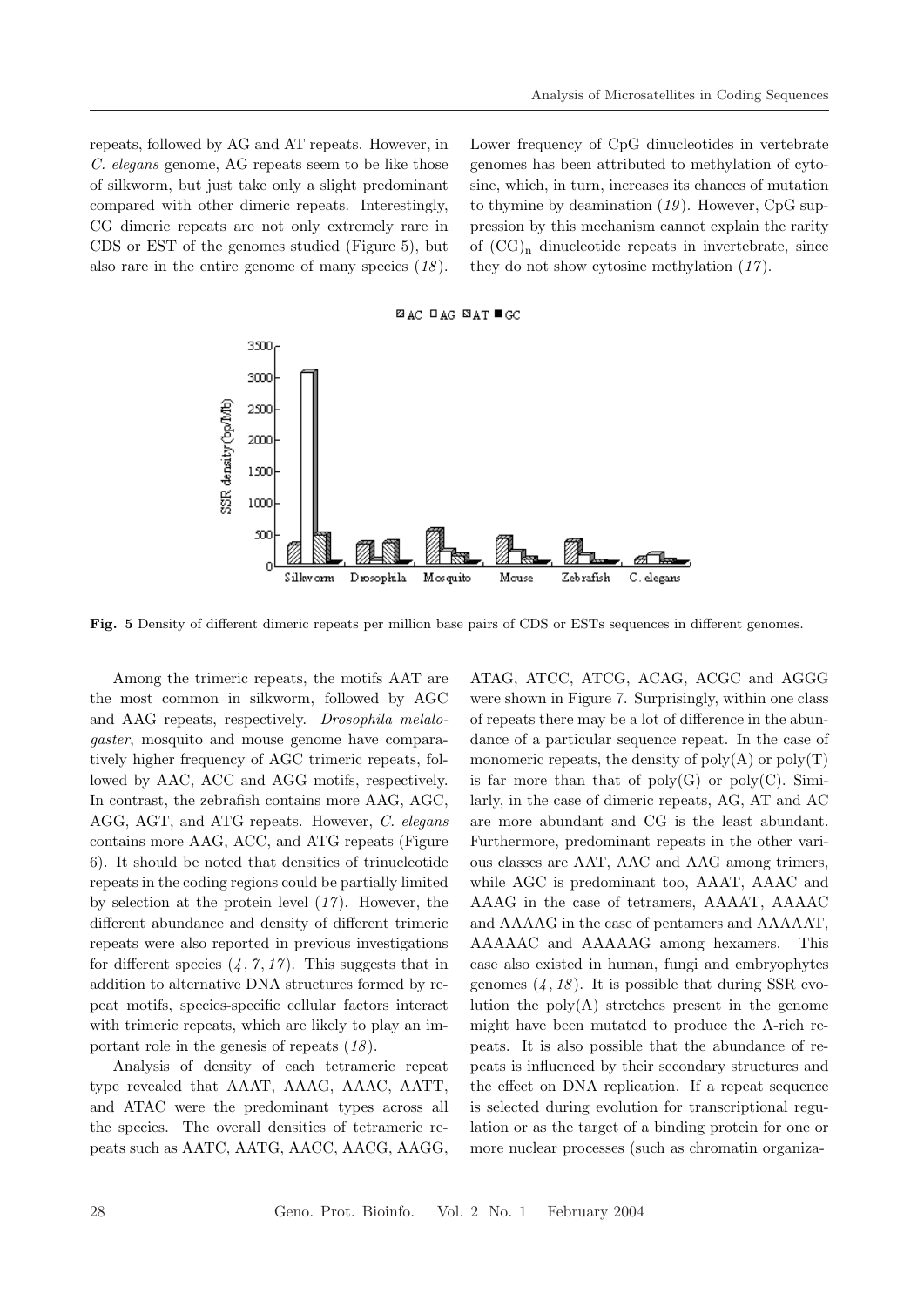

Fig. 6 Density of different trimeric repeats per million base pairs of CDS or ESTs sequences in different genomes.



Fig. 7 Density of different tetrameric repeats per million base pairs of CDS or ESTs sequences in different genomes.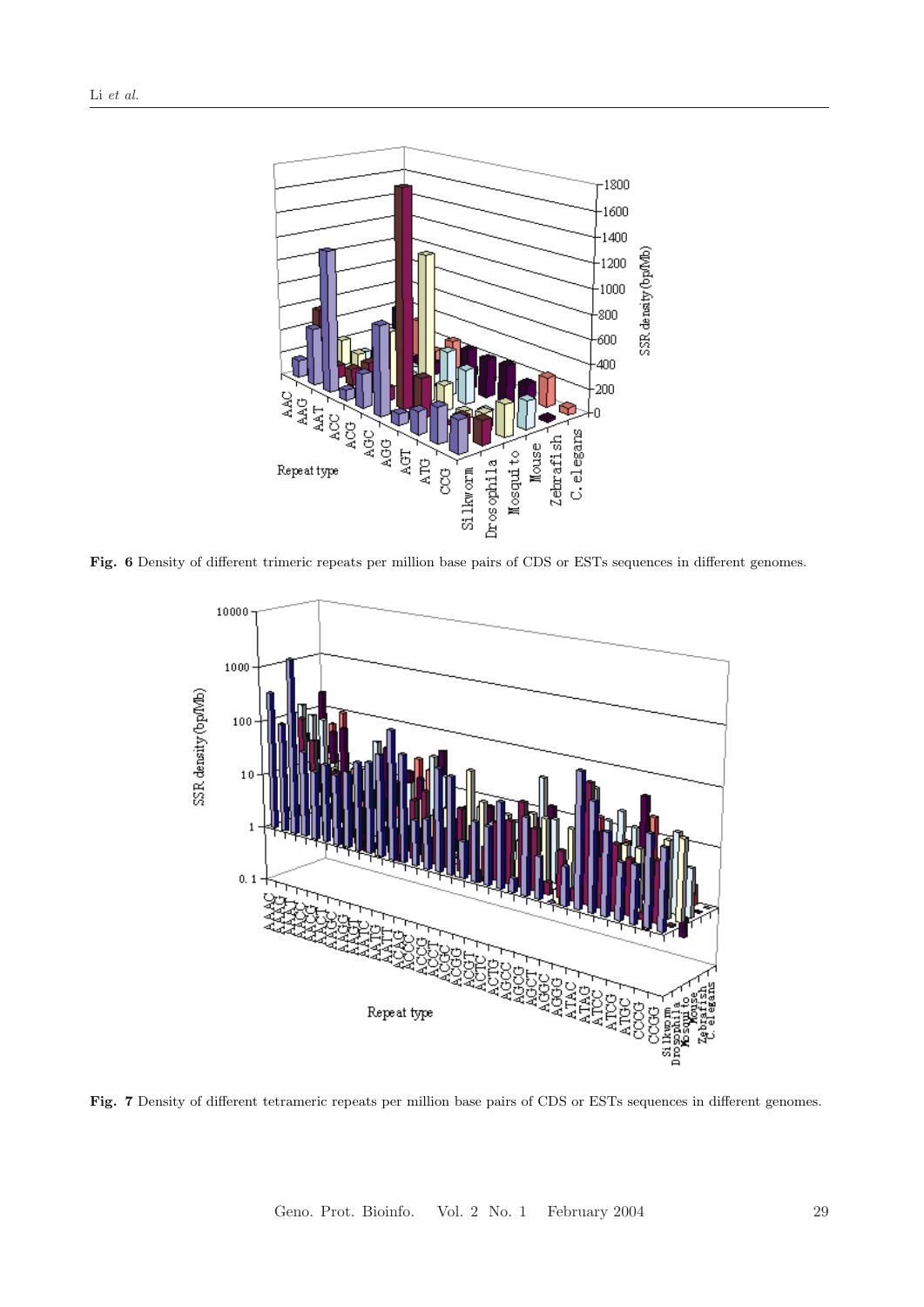tion, DNA replication, transcription, and recombination), its abundance and distribution are expected to be controlled  $(4)$ .

For the abundance and distribution of SSRs in silkworm, Reddy *et al* researched it successfully in the partial genome for the first time  $(20)$ . They used end-labeled oligonucleotides  $(GT)_{10}$  and  $(T)_{10}$  as probes to hybridize in partial genome library and then analyzed 28 microsatellites loci. The obtained conclusions were i)  $(GT)_n$  and  $(T)_n$  were abundant in the silkworm genome; and ii)  $(GT)_n$  was more abundant than  $(CT)<sub>n</sub>$ . In the present analysis,  $(GT)<sub>10</sub>$  and  $(CT)_{10}$  belong to AC and AG types, respectively. Indeed, AC and AG repeats are abundant, but AG is much more abundant than AC (Figure 5). Analysis on the abundance and distribution of SSRs on the whole genome might be more accurate.

The study of SSRs in these species is just the first step towards understanding the biology of the coding DNA, and it may help us understand numerous aspects of genome organization and function. Furthermore, using this method, EST or CDS databases can be systematically searched for SSRs for the development of microsatellite markers, which are associated with transcribed genes. This approach saves both costs and time, gives a sufficient amount of available EST sequences, and can be a powerful approach to accelerate the molecular analysis of genetics, evolution, genome organization and function, and so on.

# Materials and Methods

#### Sequence data sources

The CDS sequences that are available in the public domain of different species, fly (Drosophila melalogaster ), mosquito (Anopheles gambiae), mouse (Mus muscles), zebrafish (Danio rerio) and worm (Caenorhabditis elegans), were downloaded in FASTA format from ftp://ftp.ensembl.org/pub/ in June 2003. In addition, the data of the silkworm EST-database from our lab containing 81,635 ESTs presently (80,475 entrys of which has been submitted to NCBI, accession number: CK484630-CK565104) and Silk-Base (http://www.ab.a.u-tokyo.ac.jp/silkbase/) containing 35,300 ESTs from a variety of different tissues were also used for the analysis of SSRs in this paper.

#### Searching microsatellites

EST sequences less than 100 bp in length were not included in the analysis here. The identification and localization of microsatellites were carried out by a Perl5 script, which is capable to identify perfect microsatellites. While classifying the microsatellites into different repeat types or categories, sequence complementary was also considered, for example, repeat motifs AG, GA, TC and CT were put in the same class. For searching SSRs by the Perl5 script, microsatellites were considered to contain motifs that are in size ranged from 1 to 6 nucleotides. All theoretically possible 501 SSR types  $(21)$  were analyzed for their abundance and density per Mb. The distribution of perfect repeats with the length  $\geq 12$  bp was as a rule to analyze here. Thus, for a 12-bp SSR, one occurrence may comprise a repeat of 12 monomers, or six dimmers, or four trimers, or three tetramers (or pentamers), or two hexamers. The rationale for choosing the small cutoff value was that the SSRs are often disrupted by single base substitution  $(4)$ .

# Acknowledgements

We wish to express our thanks to Jifeng Qian, Chen Ye, Guoqing Li, Ruiqiang Li, Heng Li and Wei Tong for trimming, cleaning and managing the set of sequences.

### References

- 1. Dib, C., et al. 1996. A comprehensive genetic map of the human genome based on 5,264 microsatellites. Nature 380: 149-152.
- 2. Kashi, Y., et al. 1997. Simple sequence repeats as a source of quantitative genetic variation. Trends Genet. 13: 74-78.
- 3. International Human Genome Sequencing Consortium. 2001. Initial sequencing and analysis of the human genome. Nature 409: 860-921.
- 4. Subramanian, S., et al. 2003. Genome-wide analysis of microsatellite repeats in humans: their abundance and density in specific genomic regions. Genome Biol. 4: R13.
- 5. Yu, J., et al. 2001. Inconsistency between SSR groupings and genetic backgrounds of white corn inbreds. Maydica 46: 133-139.
- 6. Temnykh, S., et al. 2000. Mapping and genome organization of microsatellite sequences in rice (Oryza sativa L.). Theor. Appl. Genet. 100: 697-712.